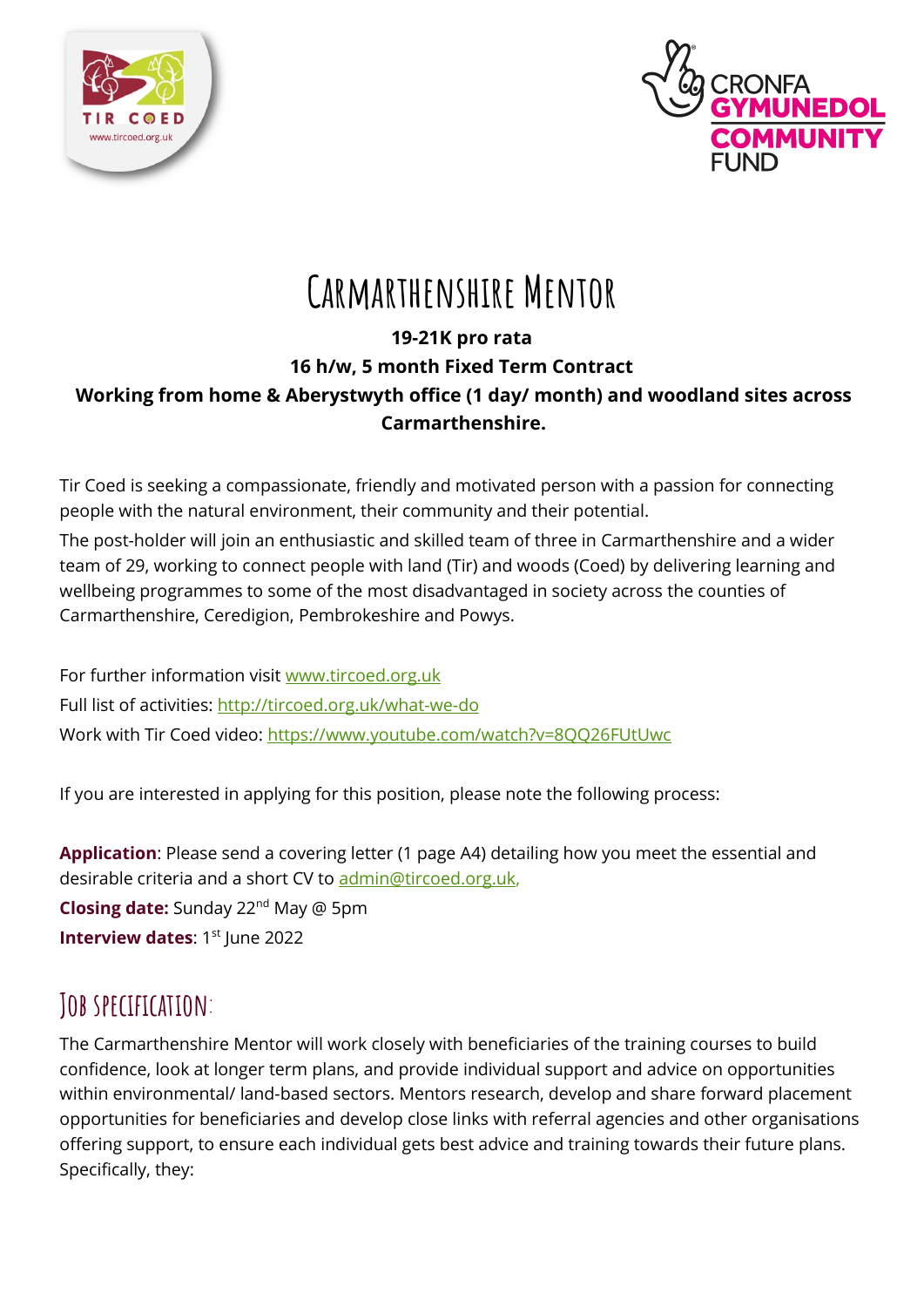



- 1) Support in the delivery of training courses, bespoke activity days and progression training activities across woodland sites in their county.
- 2) Help recruit suitable participants for training courses.
- 3) Produce individual action plans with course participants and monitor progress.
- 4) Build a network of opportunities for participants in the outdoor sector which reflect their range and depth of ambition, including sign-posting and supporting participants to access other progression services as and when required.
- 5) Work directly with participants to support their journey with Tir Coed, including entry into training, building confidence in their abilities, and helping complete paperwork, such as self-employment forms or training application forms.
- 6) Work with the local network of referral agencies, employers, educators, land owners and partners to identify and support participant opportunities.
- 7) Help ensure all relevant policies and procedures are being adhered to during activities.
- 8) Collect monitoring data and input onto administration systems.
- 9) Produce reports detailing support provided and participant outcomes.
- 10) Contribute to quarterly reports by the Coordinator on site activity.
- 11) Attend regular team meetings in Aberystwyth and Carmarthenshire.
- 12) Report to the County Coordinator and proactively coordinate activities with the Coordinator, supporting and assisting with information as required.

## **QUALIFICATIONS AND EXPERIENCE:**

The following competencies are

#### **ESSENTIAL:**

- The ability to organise and time-manage effectively, meeting deadlines where necessary
- The ability to work independently and methodically
- The ability to work with organisations in the public, private and voluntary sectors
- Experience of working with disadvantaged individuals or groups, especially NEETs
- A strong understanding of possible progression and employment opportunities available in the outdoor sector.
- Solid IT skills, including experience in the use of Microsoft Word, Outlook, Excel, PowerPoint.

#### **DESIRABLE:**

The ability to converse fluently and write to a high standard of Welsh.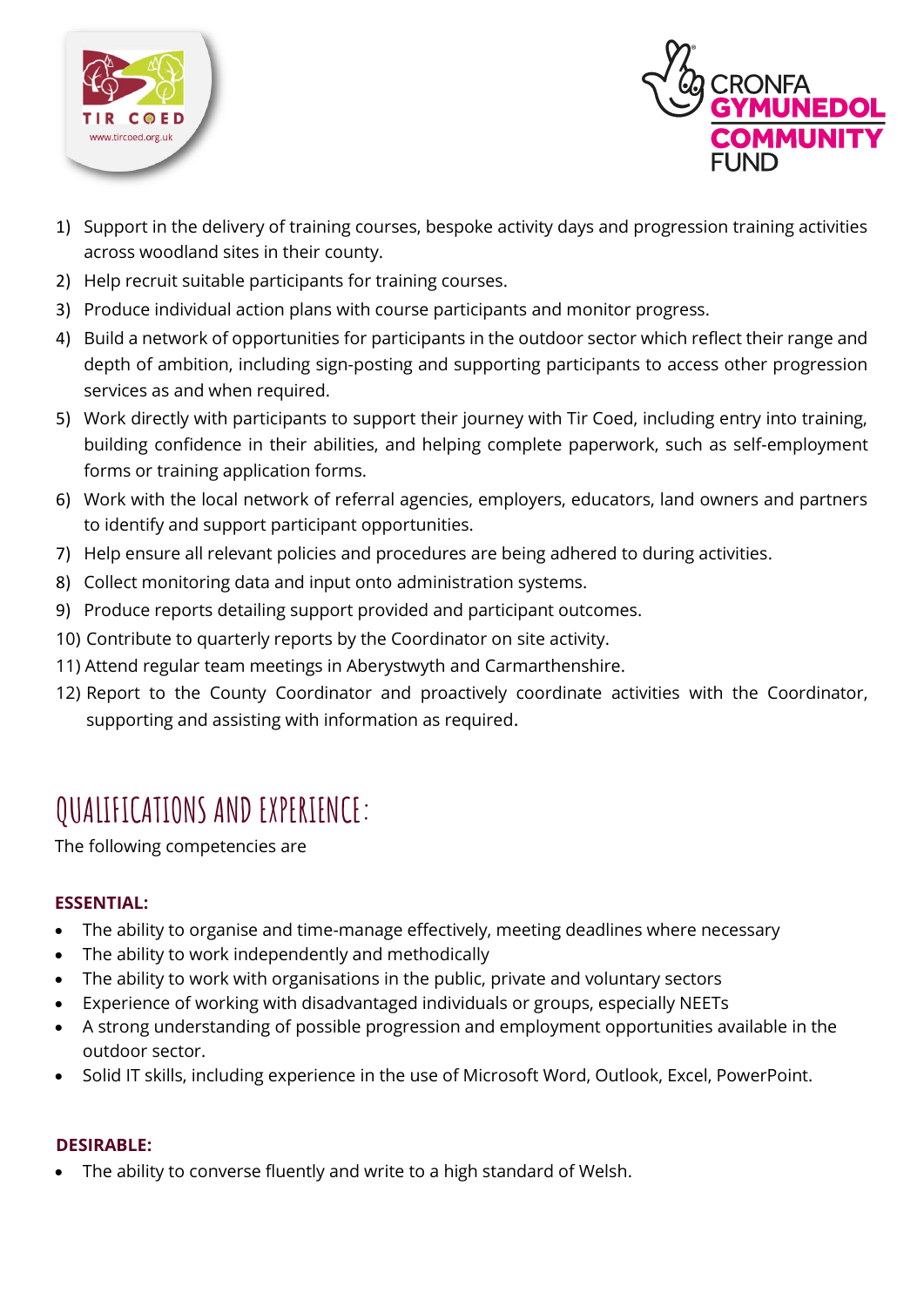



- Understanding of woodlands and woodland management, the work involved in sustainable management practices and the social benefits of woodlands.
- Previous experience in a similar role.
- Knowledge of self-employment and setting up and running a small business.
- Experience of working on funded programmes.

#### **SKILLS AND ABILITIES**

The following descriptions set out the level of performance that will be required after a normal learning and training period. The panel will be looking for evidence that you have the ability to perform at this level.

#### **Mentoring:**

The post holder will provide mentoring to all participants involved in LEAF activities in their county and will need to liaise with the Co-ordinator, Activity Leaders and referral organisations in relation to this. The Mentor will possess the ability not just to work with the Tir Coed team but also to work effectively with external organisations and service providers, to ensure successful referrals to and from the project, particularly matching individual participants with progression opportunities and patiently supporting participants to take advantage of these. It is therefore essential that you can adapt quickly and flexibly to provide appropriate support to a wide range of people and environments.

#### **Communication:**

The ability to communicate with a wide range of beneficiaries is vital. You will be expected to communicate with many different people and organisations at various levels. You must be tactful, friendly, approachable and able to deal with participants who can be socially withdrawn or be facing physical or mental health challenges. You should be able to gently persuade people to move outside their comfort zone but also be aware of the barriers which face marginalised and disadvantaged people. You must also be confident and capable of completing paperwork to a high-standard and comfortable with supporting others in how to approach a new form or process.

#### **Planning and organising work:**

You must be self-motivated, highly organised and have the ability to plan well ahead and work to deadlines. You will be expected to work on several tasks at any one time, including recruiting new referrals, whilst supporting beneficiaries enrolled on projects, carrying out monitoring exercises and promoting the project. You will therefore possess excellent organisational skills and be able to provide regular updates on your work at monthly team meetings.